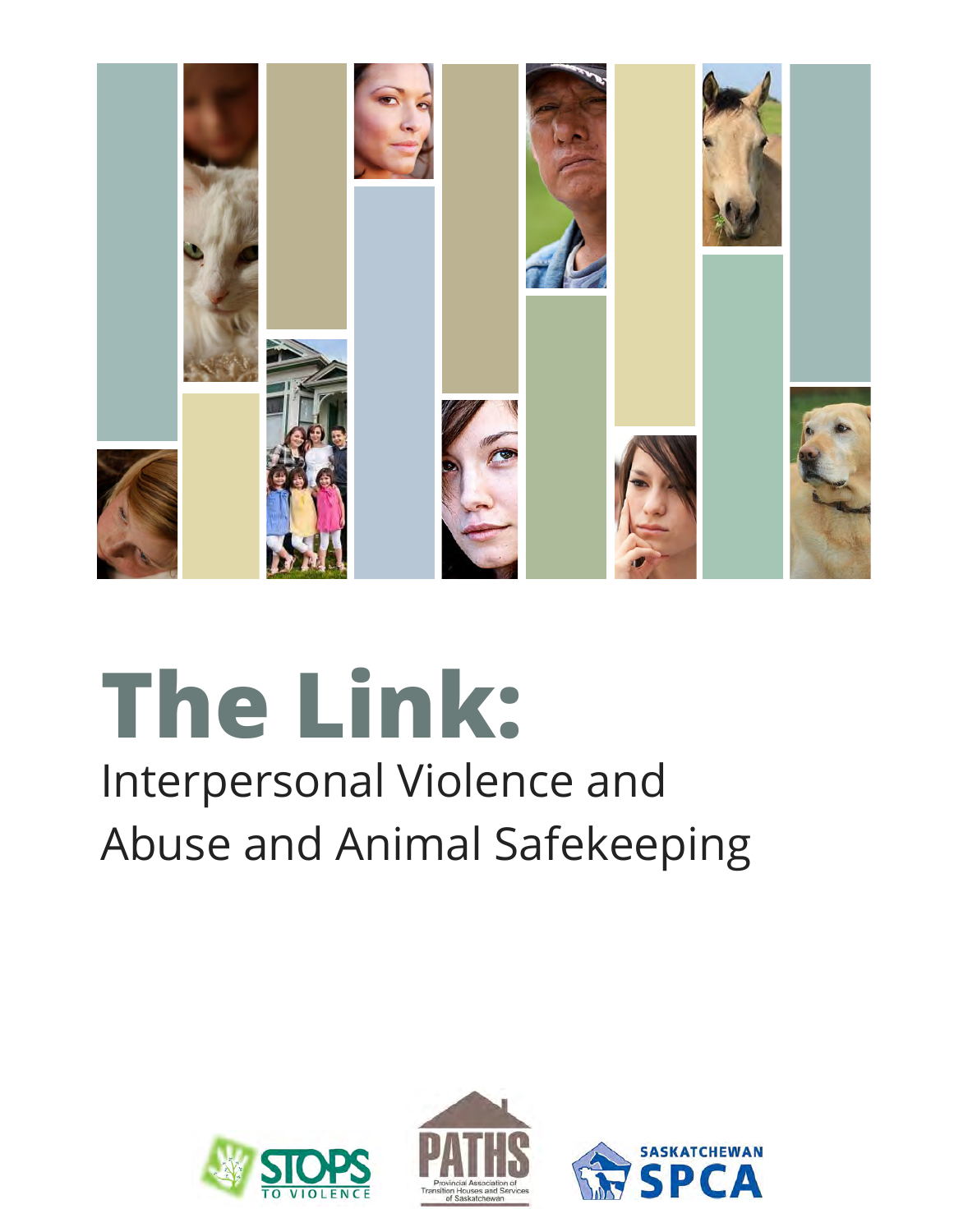# The Link: Interpersonal Violence and Abuse and Animal Safekeeping

March 1, 2016

**Prepared For:** 

Saskatchewan Towards Offering Partnership Solutions (STOPS) to Violence Saskatchewan Society for the Prevention of Cruelty to Animals

#### **Prepared By:**

Melissa Wuerch – PhD Graduate Student, University of Regina Tracy Knutson – Saskatchewan Towards Offering Partnership Solutions (STOPS) to Violence Frances Wach – Saskatchewan Society for the Prevention of Cruelty to Animals Rod McKendrick – Ministry of Justice, Victim Services Crystal Giesbrecht – Provincial Association of Transition Houses and Services of Saskatchewan Naomi Beingessner – Community Research Unit, University of Regina Patricia Miller-Schroeder – Department of Women's and Gender Studies, University of Regina

#### **Funded By:**

Community Research & Action Fund Community Research Unit, University of Regina Saskatchewan Towards Offering Partnership Solutions (STOPS) to Violence Saskatchewan Society for the Prevention of Cruelty to Animals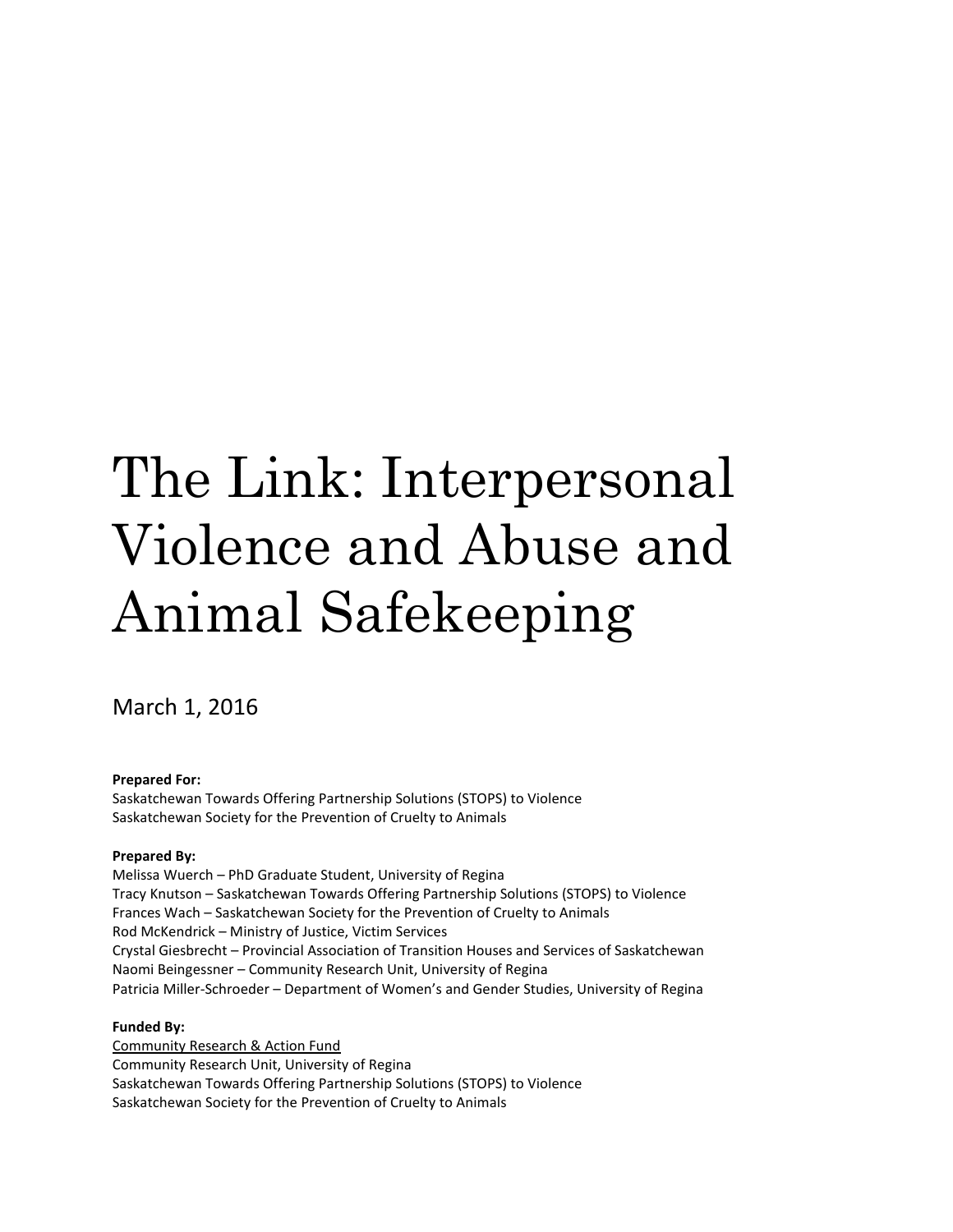### Acknowledgements

The project entitled "The Link: Interpersonal Violence and Abuse and Animal Safekeeping" is the result of the participation, knowledge, and contributions of many people across Saskatchewan.

We acknowledge the host organizations, Saskatchewan Society for the Prevention of Cruelty to Animals (Saskatchewan SPCA) and Saskatchewan Towards Offering Partnership Solutions (STOPS) to Violence, for establishing a collaborative partnership to initiate work to begin to address the link between interpersonal violence and abuse and animal abuse in Saskatchewan.

This work builds on *Inside the Cruelty Connection: The Role of Animals in Decision-Making by Domestic Violence Victims in Rural Alberta,* released in 2012 by the Alberta Society for the Prevention of Cruelty to Animals. We thank them for their collaboration and support as we move forward with this work in Saskatchewan.

Funding and research expertise for this project was provided by the Community Research and Action Fund through the Community Research Unit, Faculty of Arts at the University of Regina. These resources enabled our team to establish key groundwork in identifying issues and potential solutions to providing animal safekeeping supports for people who are leaving abusive relationships in Saskatchewan.

This project was led by a team of individuals who provided expertise and facilitated linkages with front line services providers. Our thanks goes to:

- Frances Wach, Saskatchewan SPCA
- Tracy Knutson, STOPS to Violence
- Crystal Giesbrecht, Provincial Association of Transition Houses and Services of Saskatchewan (PATHS)
- Rod McKendrick, Ministry of Justice, Victim Services
- Naomi Beingessner, Community Research Unit, University of Regina
- Patricia Miller-Schroeder, Women's and Gender Studies, University of Regina

We thank the animal welfare and human services agencies who participated in the survey and interview processes, and the individuals who shared information, insights, and experience with us. These contributions are instrumental to moving this work forward.

Finally, we are grateful to Melissa Wuerch, PhD Graduate Student with the University of Regina for her work as our student researcher. Her knowledge, skill, understanding, and dedication to improving services for people who experience violence has been invaluable to this process.

For more information regarding this project or the connection between interpersonal violence and abuse and animal safekeeping, please contact Frances or Tracy at:

**Frances Wach, Saskatchewan SPCA Tracy Knutson, STOPS To Violence**  Ph: (306) 382-7722 or 1-877-382-7722 Ph: (306) 565-3199 E-mail: info@sspca.ca E-mail: stopstoviolence@sasktel.net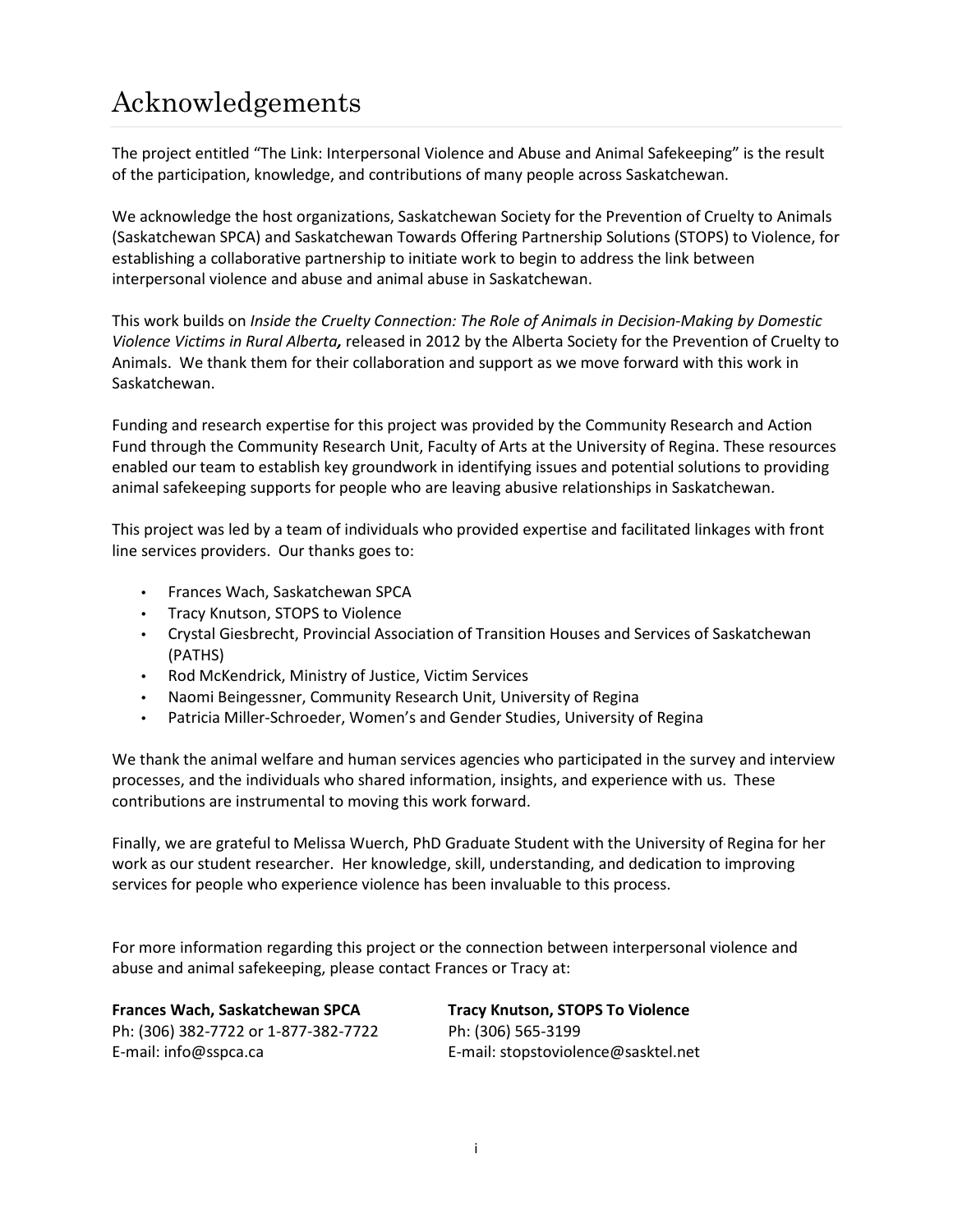### Executive Summary

According to Phil Arkow, Coordinator of the National Link Coalition, "When animals are abused, people are at risk. When people are abused, animals are at risk" (Arkow, 2013). This quote reflects the devastating reality that interpersonal violence and abuse and animal abuse rarely occur in isolation from one another. Through discussions with human service providers, animal welfare providers, and stakeholders in Saskatchewan, it became apparent that human service organizations and animal welfare agencies need to work together to address this connection. Thus, building on a recent project conducted by the Alberta Society for the Prevention of Cruelty to Animals (Crawford & Clarke, 2012), two agencies, Saskatchewan Society for the Prevention of Cruelty to Animals (Saskatchewan SPCA), representing animal welfare, and Saskatchewan Towards Offering Partnership Solutions (STOPS) To Violence, representing human services, created a partnership with the objective of enhancing the understanding of how concern for the safety of animals creates further barriers for individuals leaving situations of interpersonal violence and abuse within rural and urban regions of Saskatchewan. Following the established partnership, a project advisory team was formed, including representatives from the Ministry of Justice, the Ministry of Social Services, the Provincial Association of Transition Houses and Services of Saskatchewan (PATHS), and the University of Regina.

To gain a deeper understanding and to inform the development of an action plan for next steps in establishing and strengthening services among animal welfare and human service agencies, information was gathered to address two research questions:

- 1. Is the concern for the safety of companion animals and livestock a barrier to individuals leaving situations of interpersonal violence and abuse in Saskatchewan?
- 2. Are there existing networks and supports in Saskatchewan that provide safekeeping of animals for individuals leaving situations of interpersonal violence and abuse?

The project followed a mixed methods approach, consisting of both quantitative and qualitative portions. The first portion of the project took place between July of 2014 and August of 2015, and involved gathering online quantitative questionnaire responses. Responses were obtained from 39 animal welfare representatives and 56 human service representatives in both urban and rural regions of Saskatchewan. Service providers were asked about their experience with working with individuals leaving situations of interpersonal violence and abuse who had concern for animal care and safekeeping.

The second portion of the project took place between October and December of 2015. Semi-structured telephone interviews were conducted with nine participants representing the knowledge and experience of human service and animal welfare providers. Utilizing thematic analysis, a number of important themes emerged. The quotes illustrated throughout the body of this report reflect the devastating barriers that individuals are faced with when seeking refuge from violence and abuse while having concern for animal safety and safekeeping.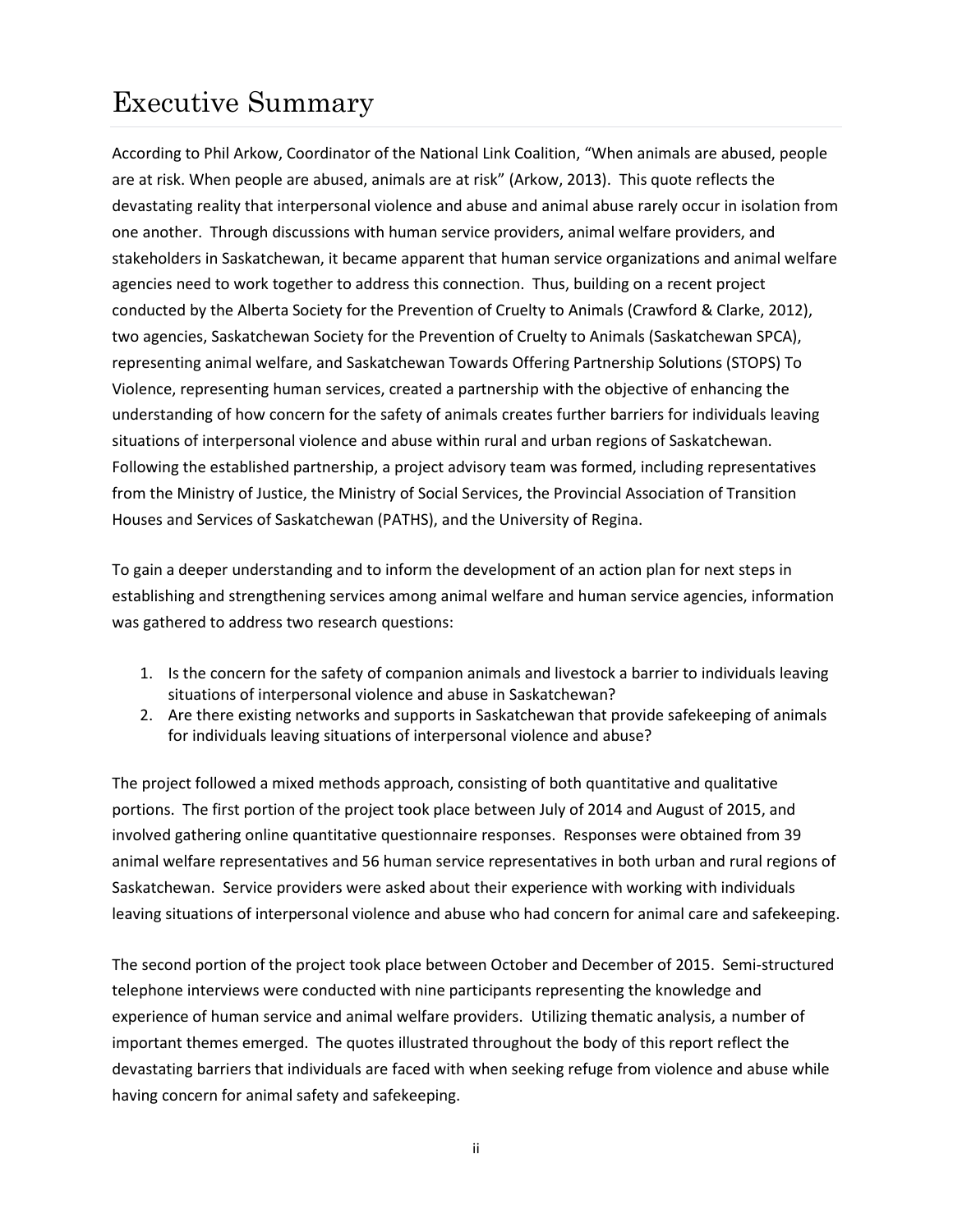As the current sample was not and could not be randomly selected, findings from this project cannot be generalized to the entire population of Saskatchewan; thus, the data presented below does not represent the beliefs and experiences of all human service and animal welfare providers in urban and rural regions of Saskatchewan. However, similar experiences and themes arose among human service and animal welfare representatives involved in this project, suggesting that these findings are valid and meaningful.

In response to the first question noted above, the findings indicate that concern for the safety of companion animals and livestock is a barrier to individuals leaving situations of interpersonal violence and abuse in urban and rural areas of Saskatchewan. When animal welfare representatives were asked if their agency had been requested to provide or facilitate temporary animal care or safekeeping for individuals leaving abusive relationships, 37.07% indicated experience with this. Of the remaining participants, 18.52% reported that although they had no experience with this, they were interested in learning more about providing support to individuals seeking options for animal safekeeping. When human service representatives were asked about their work experience, 95.92% reported that concern for the safety and safekeeping of animals largely impacts the decision making of individuals leaving abusive situations. In addition, 77.55% of human service participants knew of someone who did not leave an abusive relationship due to concern for the safety and safekeeping of animals. These findings suggest that while the majority of human service providers have firsthand experience with the safety of companion animals and livestock being a barrier to individuals leaving situations of violence and abuse, a discrepancy exists among the experiences of animal welfare and human service providers. This illustrates the need for collaboration among both sectors.

Service providers who participated in the qualitative interviews identified several issues and challenges regarding interpersonal violence and abuse and animal safekeeping, and how this greatly affects the lives and decision making of individuals. Service providers discussed that animals are often used as a method of control to prevent individuals from leaving situations of interpersonal violence and abuse. Stories were told regarding the exertion of control over victims and children through threats to harm or kill animals. In addition to animals being used as a method of control, service providers discussed that options for animal care and safekeeping are difficult to access, and because of this, individuals may delay leaving abusive situations. Fear regarding the negative repercussions of leaving animals behind may prevent individuals from seeking safety for themselves and their animals. In these situations, victims will often put themselves in danger in order to ensure that their animals are being properly taken care of. Other challenges discussed included the short-term nature of animal care and the lack of financial resources, as well as the lack of awareness about services available. The discussion of rural regions brought to light unique challenges, including concerns with confidentiality and the issue of people's livelihood being dependent on larger animals. Furthermore, individuals and children fleeing situations of violence and abuse are often attached emotionally to their animals, and these animals provide emotional support and enhance coping in situations filled with stress, turmoil, and uncertainty.

iii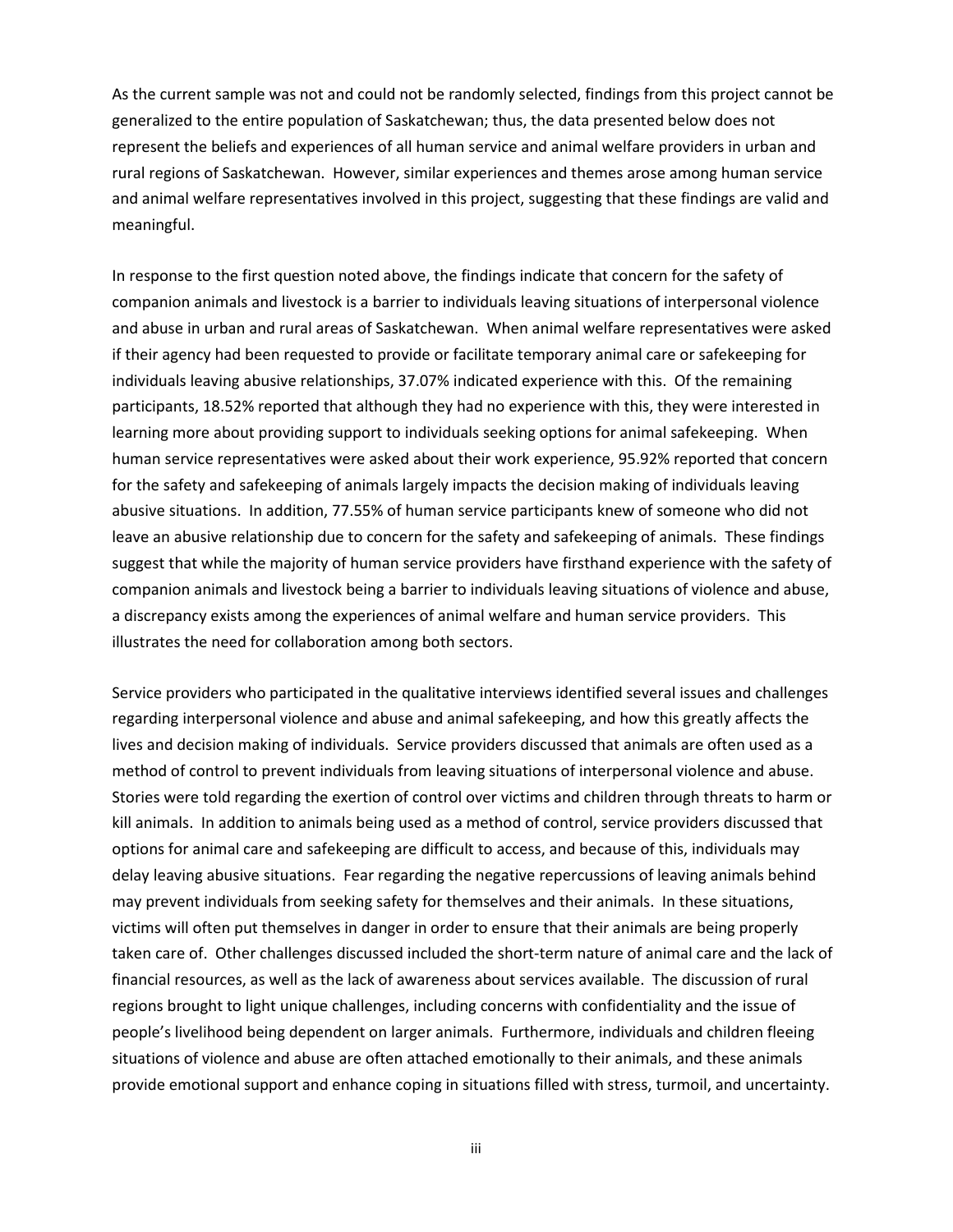In response to the second question regarding existing networks and supports in Saskatchewan that provide safekeeping of animals for individuals leaving situations of interpersonal violence and abuse, a valid and reliable conclusion can be made based on the knowledge and experience of service providers. While there are some existing services and programs available that provide safekeeping options for animals and livestock when individuals are leaving situations of violence and abuse, these programs contain several challenges and limitations that may delay or prevent individuals from seeking safety when faced with the overwhelming concern for animal care and safety. Among the animal welfare representatives who participated in the present study, 76.92% reported no current collaboration or partnership among their agency and domestic violence services. When asked if there is adequate access to animal safekeeping supports to assist individuals in successfully leaving abusive relationships, 73.08% held the opinion that there was not adequate access to supports in their area. Participants were asked about promising practices related to animal safekeeping and interpersonal violence and abuse, with 40.0% indicating awareness of current programming, including PetSafe Keeping Program (Calgary Humane Society), Safe Places Program (Regina Humane Society), and an emergency shelter (offered through the Saskatoon SPCA).

Among the human service representatives who participated in the present study, 53.33% reported no collaboration among their agency with animal welfare organizations. When asked if there is adequate access to animal safekeeping supports to assist individuals in successfully leaving abusive relationships, 58.33% held the opinion that there is not adequate access to animal safekeeping supports in their area. Participants were asked about promising practices related to animal safekeeping and interpersonal violence and abuse, with 45.0% indicating awareness of current services, such as PetSafe Keeping Program (Calgary Humane Society), Swift Current SPCA, Safe Places Program (Regina Humane Society), animal kennels or rescue shelters to aid in finding animal foster homes, and Noah's Animal House based in Las Vegas, Nevada.

In the qualitative interviews, participants discussed a noticeable gap in the lack of awareness regarding current resources, services, and programs within the community that are available for animal care and safekeeping in situations involving interpersonal violence and abuse. Service providers suggested that more education, awareness, and programs are needed, in addition to establishing partnerships between animal welfare agencies and human service organizations. Participants suggested developing and implementing more program options that offer financially realistic and appropriate resources. Finding creative ways to increase the amount of space, foster families, and volunteer capacity was noted. The importance of interagency collaboration and thinking outside the box may lead to positive change.

Based on the information gathered, a list of recommendations was created:

 $\div$  Develop education and training workshops regarding the connection between interpersonal violence and abuse and concern for animal safekeeping for human service organizations, animal welfare agencies, and the general public.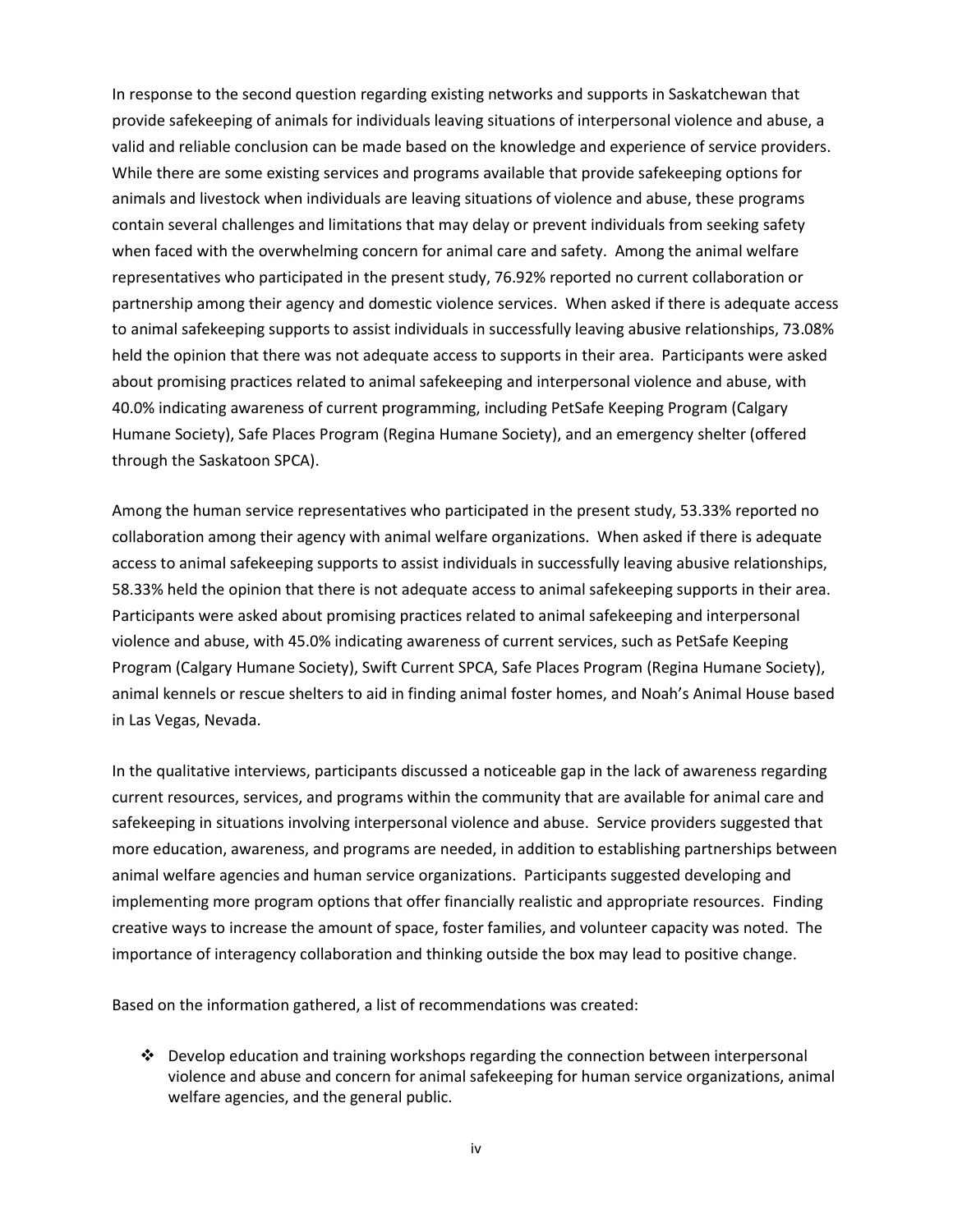- $\div$  Establish partnerships between animal welfare agencies and human service organizations to better provide services.
- Provide information about services available for both animal welfare and human service providers in urban and rural areas.
- $\cdot \cdot$  Train service providers in supporting individuals to plan for animal safekeeping when leaving situations of violence and abuse.
- Create a list of resources and services for animal care and safekeeping currently offered within Saskatchewan (e.g., develop a resource book, provincial registry).
- Among domestic violence services, ensure that the intake process involves asking whether or not animal abuse is occurring/has occurred within the home.
- Formulate policies among animal welfare and human service organizations, to ensure a clear understanding of what each sector is responsible for. Establishing guidelines will remove ambiguity that may arise when working in collaboration.
- $\div$  Generate specific and focused action plans for individuals leaving situations of interpersonal violence and abuse who are concerned about animal care and safekeeping, in both urban and rural regions of Saskatchewan.

In summary, this report offers important knowledge regarding the barriers for individuals leaving situations involving interpersonal violence and abuse, who have concern for animal care and safekeeping. The information gathered throughout this project offers increased knowledge and insight, and has instilled hope that much can be done to assist individuals leaving situations of violence and abuse to ensure the safety of both humans and animals. A collaborative spirit among animal welfare agencies and human service organizations is imperative, which will lead to positive change within the community at large.

#### **Full Report can be found on the following websites:**

- Saskatchewan SPCA: http://sspca.ca/the\_link\_report/
- STOPS to Violence: www.stopstoviolence.com/resources-1/
- PATHS: www.pathssk.org/resources/paths-fact-sheets/ Scroll down to find the article titled "The Link: Interpersonal Violence and Abuse and Animal Safekeeping"